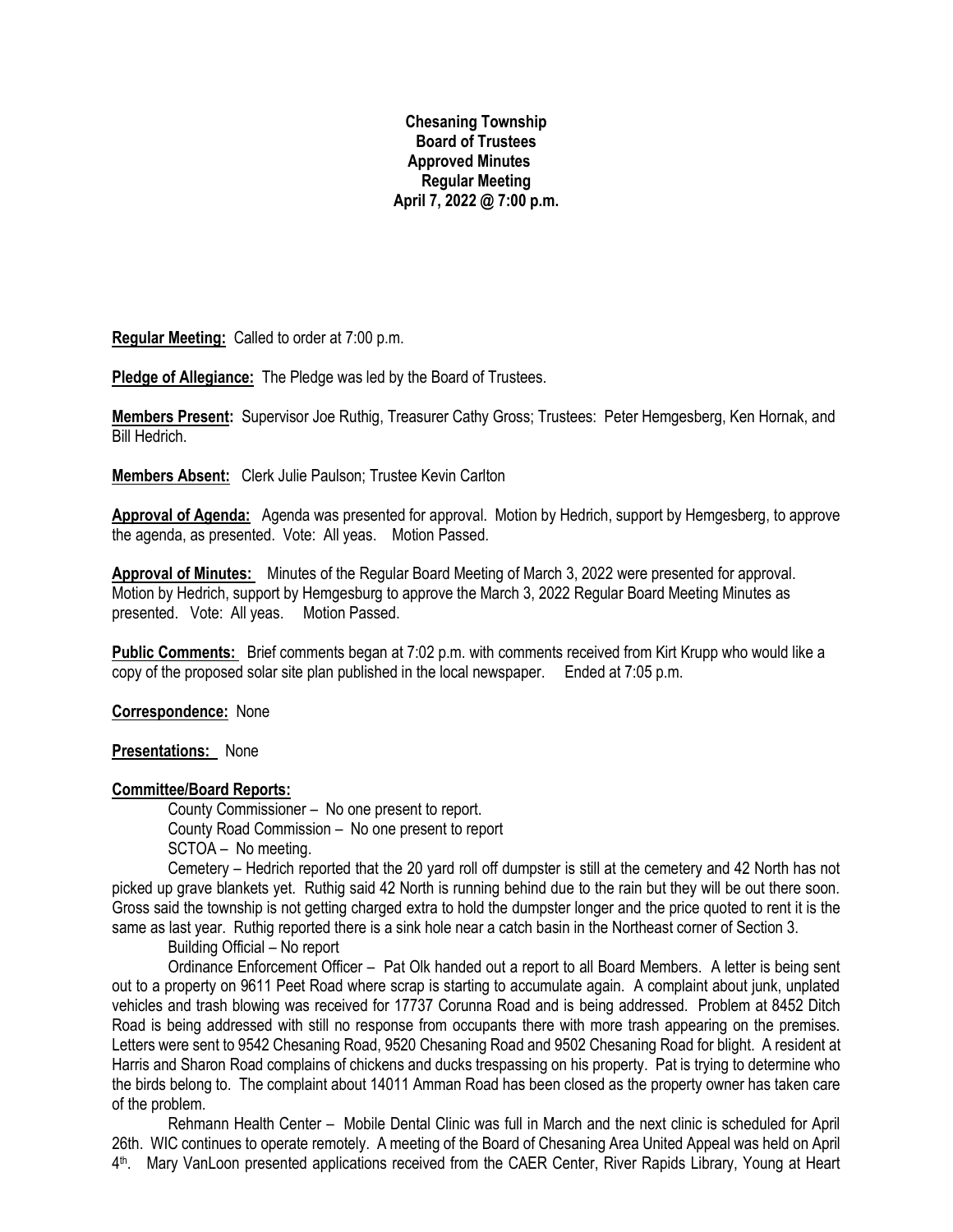Seniors, Manna From Heaven Food Distribution Group and Rehmann Health Center. \$16,000 will be distributed among the five groups.

Fire Board – The last meeting was held on March 9, 2022. There were 38 fire calls year to date as of March 9, 2022. There were 15 calls for the month of February. The department purchased 18 air bottles from Buena Vista with a 12 year service date for \$100 each vs. \$1,000 each for a new one. Brandon Fall has started his inspector training. The fiscal year 2022 – 2023 budget was approved in the amount of \$304,000. Hedrich commented that the dollar amount of the Maintenance Item in the Fire Board Budget appeared to be way over. Supervisor Ruthig explained there was a discrepancy in the amount under "Equipment Testing" and that actually balances the "Maintenance" items out.

MMWA – Ken Hornak will attend the meeting in Saginaw on Monday as Clerk Paulson is out on medical leave.

Task Force – Trustee Carlton attended the Task Force Meeting on March 22<sup>nd</sup>. Shannon Toma, the new principal at Big Rock Elementary School, spoke to the group and introduced herself.

Parks and Rec – The 5 year plan still needs to be finalized and printed.

## **Board Officials Reports:**

Supervisor: Notice for Noxious Weeds has been put the paper as well as the spring cleanup at Wildwood Cemetery. The 20 yard dumpster is at the cemetery and 42 North is working on the spring cleanup of anything left on the graves. Ruthig reported he attended the Saginaw Future Luncheon on March 25<sup>th</sup>. Awards were given to several businesses that made capital investments or hired new employees. Ed Rehmann & Sons was recognized for their long-time support of Saginaw Future and the expansion of their business. A Young's County Drain meeting was held on March 11<sup>th</sup>. A decision was made to hire an independent assessor to value the easements that will be considered for condemnation. Next meeting to be scheduled in about 90 days. Engineers are working on a final plan for review by EGLE. Construction should be done by next year if all goes well.

Clerk: No report. Clerk Julie Paulson is out on medical leave. Ruthig reported Julie has been in and out to keep up all her statutory duties. A new Deputy Clerk was sworn in on April 5<sup>th</sup>. Char Mozader replaced Kris Hilzinger as Deputy Clerk.

Treasurer: The 2021 Property Tax Collection season is complete. Gross settled with the County on March 30<sup>th</sup> and all taxing units have been paid. The money from the County for delinguent real property tax buyback should be here this summer in June or July. Delinquent tax money in the amount of \$9,983.45 will be coming to the township and \$16,228.86 will be sent to the Fire Department. A State Revenue Share check in the amount of \$39,985 was received for the March 2022 payment.

### **Unfinished Business:**

a. Consider Medical Marijuana Ordinance – Supervisor Ruthig stated he would like to put this on hold until after he attends the MTA Conference at the end of the month. Many classes are being offered on Medical and Recreational Marijuana at the conference. Ruthig reiterated the purpose of the township putting an ordinance in place is to be able to monitor the residents who have been licensed by the State to grow marijuana at their place of residence, and that it is being done legally. Trustee Hornak commented the ordinance will put in place guidelines and protect neighbors who live near residences that are licensed to grow. Hedrich asked for Board consensus to put work on hold for creating the Medical Marijuana Primary Caregiver Operations Ordinance until after the Supervisor attends the MTA Conference. All Board members agreed.

# **New Business:**

a. Consider Purchase of Computer Equipment for Township Office: Supervisor Ruthig revisited the need for two new work stations in the township office. Matt from Computer Management Technologies (CMT) said the Clerk and Treasurer's computer need to be upgraded to be able to handle the QuickBooks program. Two new computers are needed. The Treasurer's current computer will be given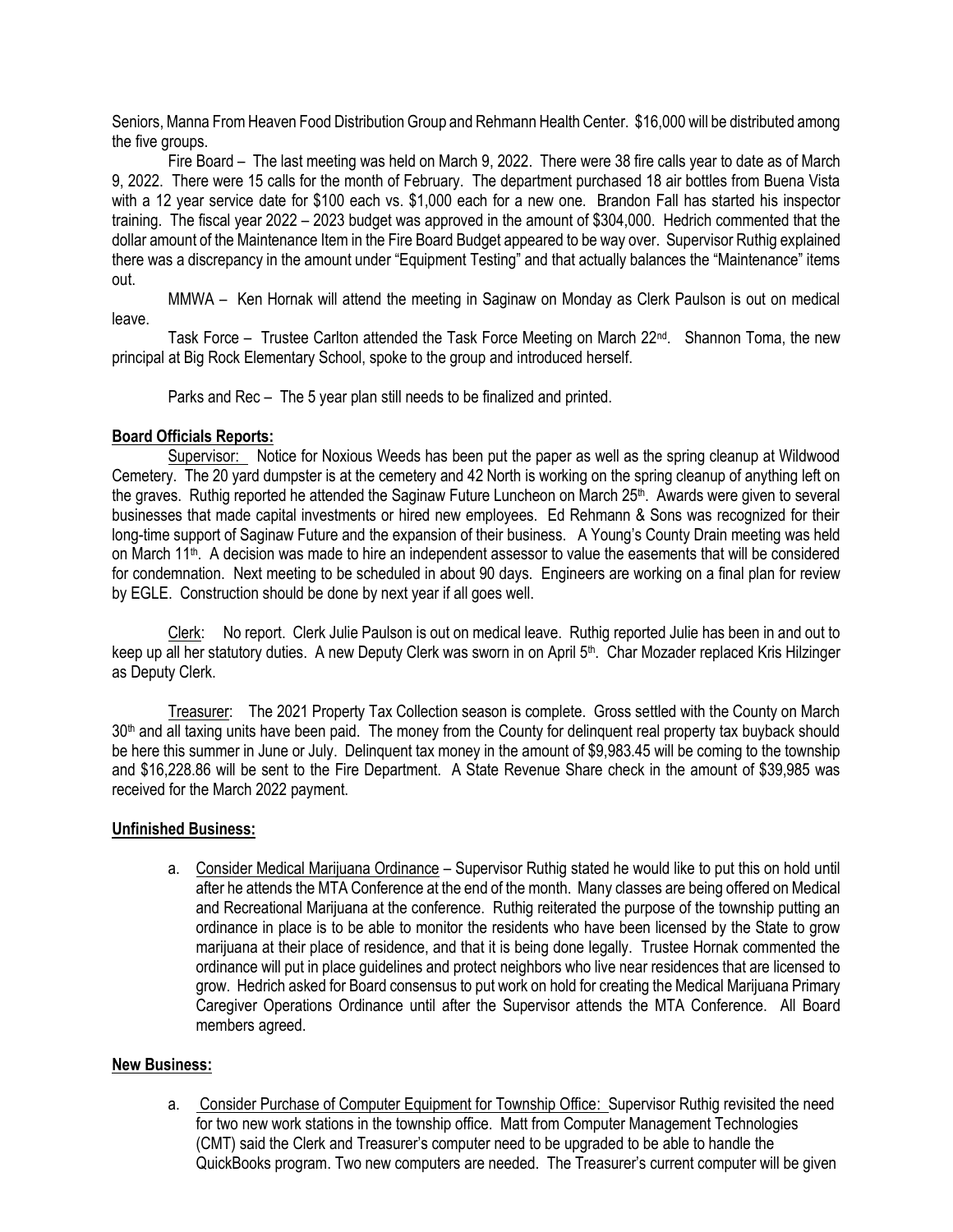to the new administrative assistant at her work station. A quote from CMT for two new computers, monitors, wireless keyboard with mouse, and additional software was quoted at \$3,082.75. Trustee Hemgesberg commented that the Board knew this would be needed and the Board did budget for it. Motion by Hornak, support by Hemgesberg to purchase two new computers, monitors, wireless keyboards with mouse and software program in the amount of \$3,082.75. Roll Call Vote: Yeas: Hemgesberg, Gross, Hedrich, Hornak, Ruthig Nays: None 5 yeas, 0 Nays. Motion Passed.

- b. Appoint Two New Members to the Planning Commission: Supervisor Ruthig asked the Board to appoint Phil Schmiege and Tom Tithof to the Planning Commission. Both currently serve but their terms have now expired and both have agreed to serve another term from 4/1/22 – 3/31/25. Motion by Hornak support by Hedrich to appoint Phil Schmiege and Tom Tithof to serve on the Planning Commission for the term 4/1/22 – 3/31/2025. Roll Call Vote: Yeas: Gross, Hedrich, Hornak, Hemgesberg, Ruthig. Nays: None. 5 yeas, 0 nays. Motion Passed.
- c. Appoint Two New Members to Zoning Board of Appeals: Supervisor Ruthig asked the Board to appoint Tom Gross and Tom Tithof to the Zoning Board of Appeals to serve another term - 4/1/22 to 3/31/2025. Motion by Hemgesberg, support by Gross to appoint Tom Gross and Tom Tithof to serve on Zoning Board of Appeals for the term 4/1/22 – 3/31/2025. Roll Call Vote: Yeas: Hedrich, Hornak, Hemgesberg, Gross, Ruthig. Nays: None. 5 yeas, 0 Nays. Motion Passed.
- d. Spring Cleanup at Parshallburg Park: Supervisor Ruthig said the Parshallburg Park spring cleanup is scheduled for Mary  $7<sup>th</sup>$  with an alternate date of May 14 $<sup>th</sup>$ . Anyone is invited to come help clean up at</sup> Parshallburg Park.
- e. Discuss Dedication Ceremony at Parshallburg Park: Supervisor Ruthig talked about the sign which was placed at Parshallburg Park in memory of Robert Corrin the previous Supervisor. \$656 remain in the account to put toward landscaping around the sign. Tomac Farms, as well as others, have offered to donate rocks to be used in the landscaping. May 22<sup>nd</sup> was suggested as the date to have the dedication ceremony. Possibly invite Dave Richardson to speak about the river and invite others who would like to speak about Bob and his commitment to the park. Bob's family will be present. All public are welcome.
- f. Consider Chesaning Brady Fire Department 2022 2023 Budget: Supervisor Ruthig presented the Proposed 2022 – 2023 Budget General Fund Chesaning Brady Fire Department spreadsheet. Hedrich commented on the "Maintenance" line in which proposed expenses exceeded the budgeted expenses. Ruthig said there was some confusion regarding the "equipment testing" expenses but overall the maintenance categories balanced out in spending. Motion by Hedrich, support by Hornak to accept the 2022 – 2023 Chesaning Brady Fire Department Proposed Budget as presented. Roll Call Vote: Yeas: Hedrich, Hornak, Hemgesberg, Gross, Ruthig. Nays: None. 5 yeas, 0 Nays. Motion Passed.
- g. Consider Contract with Rowe Engineering to Review SUP for DTE Solar Farm. Chesaning Township received an application from DTE dated March 8, 2022 for a proposed solar farm which incudes 29 parcels of land. Supervisor Ruthig would like to hire Rowe Engineering to review the application, special use permit and site plan submitted by DTE and their consultant, Atwell LLC. The proposed cost for review from Rowe Engineering is \$1600. Ruthig explained that all costs to the township associated with the application review are to be paid by the applicant, DTE, per Chesaning Township Solar Panel Farm Ordinance No. 2019-0601. Hemgesberg addressed the public, stating each of the 29 parcels will be looked at individually, and not as a whole, concerning setbacks, site plan, etc. Ruthig said he would provide a copy of the ordinance to anybody who wanted one. Trustee Hornak asked the DTE representative sitting in the audience why solar is becoming so popular now. The DTE representative indicated he is not the person from their company to answer that question but he would reach out to the proper DTE representative to come and answer any and all questions we may have about solar. Peter Sinclair, who is a videographer and is knowledgeable about renewable energy was in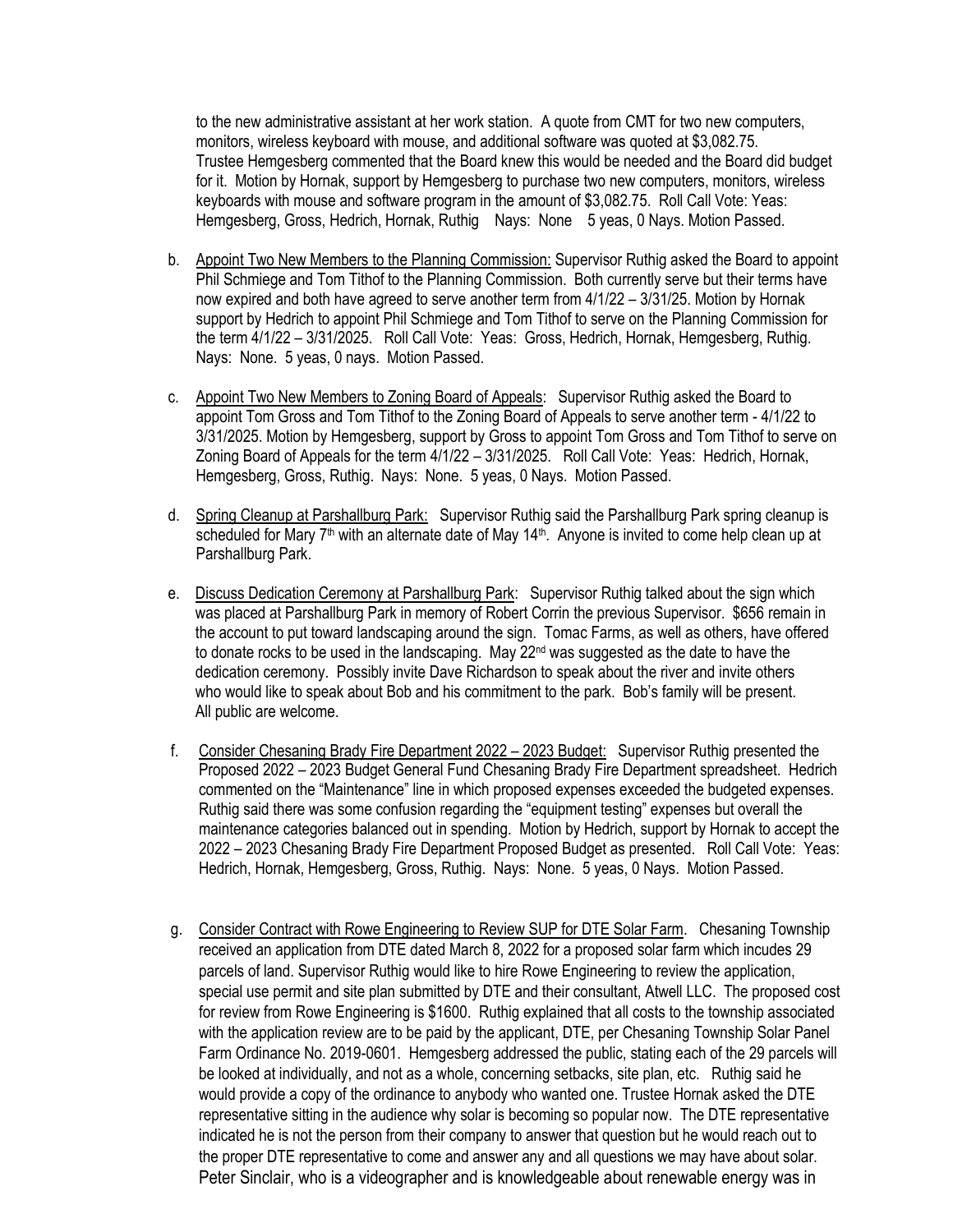the audience and commented, "In the State of Michigan, you've got a number of coal plants approaching 60 years old. Coal is out of the picture. The costs of solar have decreased significantly." Motion by Hemgesberg, support by Hedrich to hire Rowe Engineering to review the Application for a Solar Farm in Chesaning Township, and to work with the Chesaning Township Planning Commission in review of same. Roll Call Vote: Yeas: Hedrich, Hornak, Hemgesberg, Gross, Ruthig. Nays: None. 5 yeas, 0 Nays. Motion Passed.

- h. Consider Having a Survey Done on Parshallburg Park: Ruthig provided quotes from Landmark Surveying and Fenton Land Surveying to survey the land at Parshallburg Park. Landmark quoted \$1,000 to \$1,200 with a lead time of August 2022. Fenton quoted \$1,000 - \$1,300 with a lead time of 6 weeks. Hemgesberg commented that he would prefer to work with Fenton since the quotes were almost the same and Fenton would be able to get it done sooner. Motion by Hemgesberg, support by Hornak to hire Fenton Land Surveying and Engineering, Inc. to survey Parshallburg Park. Roll Call Vote: Yeas: Hedrich, Gross, Hornak, Hemgesberg, Ruthig Nays: None 5 yeas, 0 Nays. Motion Carried.
- i. Consider Porta Potties at Parshallburg and Chesaning Township Parks: Sloan Septic Tank Service, our current port-o-john supplier, has advised there will be a \$15.00 increase in costs this year. Hedrich noted we checked costs last year with other port-o-john companies and Sloan was still the cheapest. (Trustee Hornak left the meeting at 7:59 p.m. and returned at 8:04 p.m.) Motion by Hedrich, support by Hemgesberg to continue services with Sloan Septic Tank Service for porta potties at both Parshallburg and Chesaning Township Parks. Roll Call Vote: Yeas: Gross, Hornak, Hedrich, Hemgesberg, Ruthig Nays: None 5 yeas, 0 Nays. Motion Carried.
- j. Consider Road Maintenance at Wildwood Cemetery: Supervisor Ruthig presented two quotes for road work at Wildwood Cemetery. Everett Excavating and Landscaping quoted road work on the road in the old section of the cemetery last Fall in the amount of \$2,400. Hedrich Excavating currently quoted \$3,525 for the same road work plus additional work which they felt was needed to complete the job properly. An additional 400 feet of road work was included in Hedrich's quote. Motion by Hemgesberg, support by Hornak to hire Hedrich Excavating Inc. to complete the road maintenance project at Wildwood Cemetery (600 feet of Road) at the cost of \$3,525. Roll Call Vote: Yeas: Gross, Hornak, Hemgesberg, Ruthig; Abstain: Hedrich Nays: None 4 yeas, 0 Nays. Motion Carried.

**Extended Public Comments:** Began at 8:21 p.m. Comments were heard from several members of the public in attendance regarding the Solar Farm project. Carolyn Knieper of 7262 Ditch Road expressed concern about the solar farms surrounding the residences and that there would also be a loss of jobs associated with farming such as seed vendors, fertilizer vendors, etc. because the farmland going into solar will not be utilized for farming any longer. Bill Neuhaus of 18520 Stuart Road asked if there has been a radiation study done on solar farms. Kirt Krupp of 18500 Stuart Road spoke with concerns about solar farms surrounding his property. Brian White of 9372 Ditch Road said there is more than just an ordinance involved in this, it involves the entire master plan. Fran Kukulis and Terry Kukulis of 8471 Volkmer Road spoke. Terry Kukulis noted Maple Grove Township can be used as an example for solar farms. Mike Hafner of 14218 Amman Road addressed setbacks from the houses to the solar farms. Ended at 8:29 pm.

**Township Board Comments:** Hedrich asked Ruthig about the escrow account that is supposed to be set up to pay costs billed to the Township associated with the solar farm. Ruthig stated we may have to initially front some cost, then get the escrow account set up and be reimbursed and the escrow account would pay any further costs thereafter.